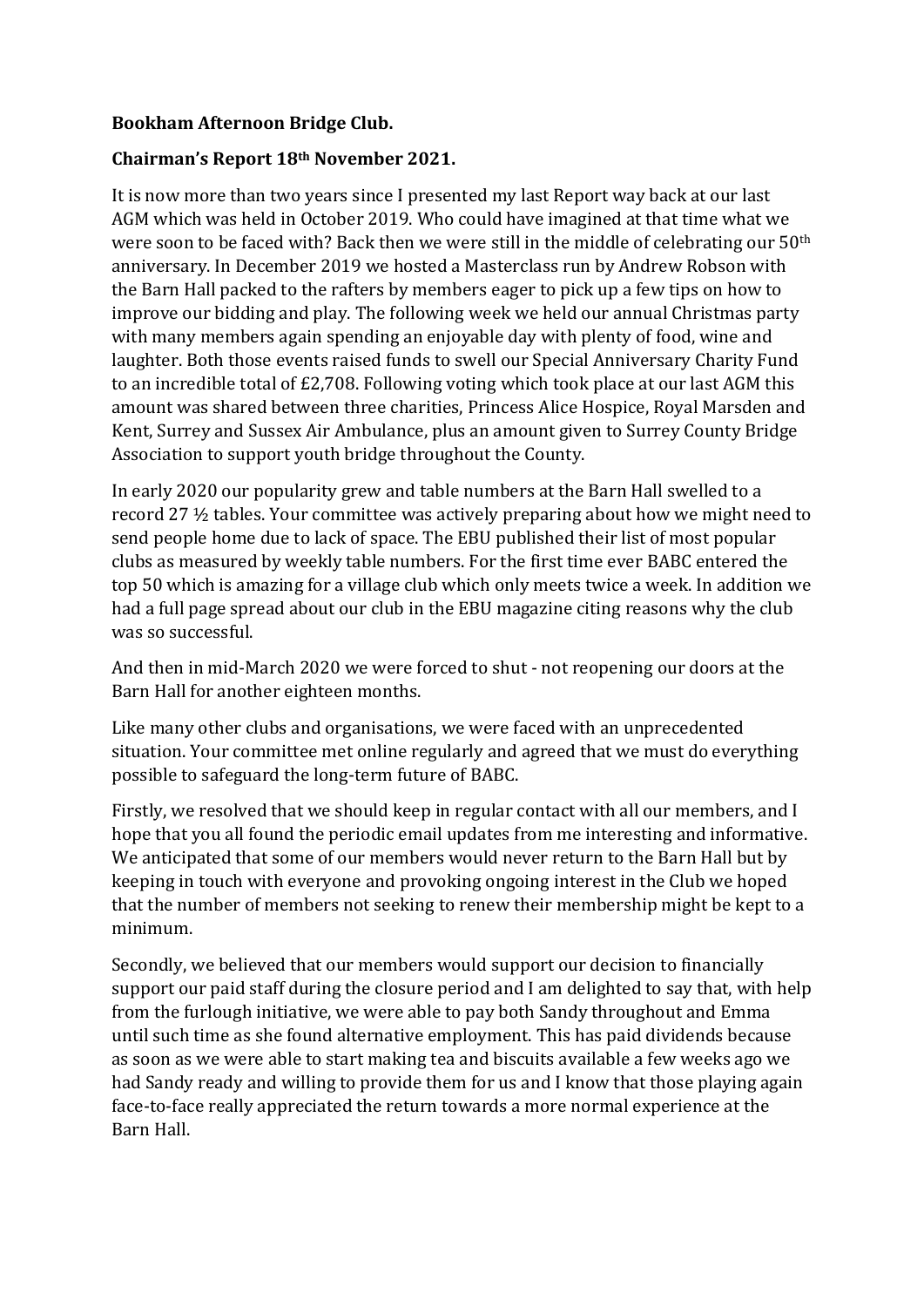Finally, we decided to launch BABC online. For almost all of us we had never considered, let alone ever played, online bridge. Clearly this was not going to be an easy launch and we wanted to ensure that the experience was neither intimidating nor frightening for those individuals who opted to give it a go. Suffice is to say that this was an overwhelming success and as a result allowed many members to play and maintain an interest in bridge, providing an opportunity to keep in touch with friends, during those long lock down months. When we launched the online club, we hoped that it would not be a significant drain on club finances but not even by our wildest dreams could we ever have imagined just how popular it would be, so much so that the reserves of the Club increased significantly during lockdown. Sue will be illustrating this when she presents the Club balance sheet.

We have had around 180 members and friends playing online. Some played only once or twice whilst others have played over 100 times. Members were able to maintain links with friends and family by playing together whilst not being able to see or visit each other. Some members were able to play online even after experiencing serious illness or accidents. They would never have been able to attend sessions at the Barn Hall whilst recuperating. Players ranged in experience from the most inexperienced up to and including several players with international experience.

Overall, this online initiative in my view was an unqualified success and there are a few people who I wish to thank upon your behalf for making this happen. I mentioned earlier that very few members had ever played online so we were faced with a major exercise in showing members how this could work whilst also giving them the confidence to join a competitive session. I enlisted a few volunteer members who agreed to sit in on a demonstration hand with me. However, I would now like to give a big shout out to my wife Tina – you may already know that Tina only took up bridge lessons with Sue Moss in 2019 so when lockdown came was still a novice bridge player. Despite that I persuaded Tina that she would add glamour and knowledge to any bridge table and so she sat in as my partner on demonstrations / training sessions with many of you who were trying out BBO for the first time or seeking further sessions to gain confidence. So please join me in thanking Tina for her part in the launch of the online Club.

Alongside the practical training which I provided many of you will also have read and benefitted from the teaching and "How to" pages which were made available on our website. We are all immensely indebted to Ron Rutstein who singlehandedly launched these online website tutorials, writing many of the helpful hints and "tips of the day" which so many of you read. Ron kept our website "interesting and relevant", and I am convinced that without his fantastic efforts that our online bridge sessions would never have been such a success.

I should also like to thank Jonathan Lillycrop from the EBU who held my hand whilst we were starting up the online Club and both Megan Jones and Oliver Cowan who have so sympathetically and professionally directed our games and even encouraged us to try out playing Swiss Pairs rather than the normal duplicate format.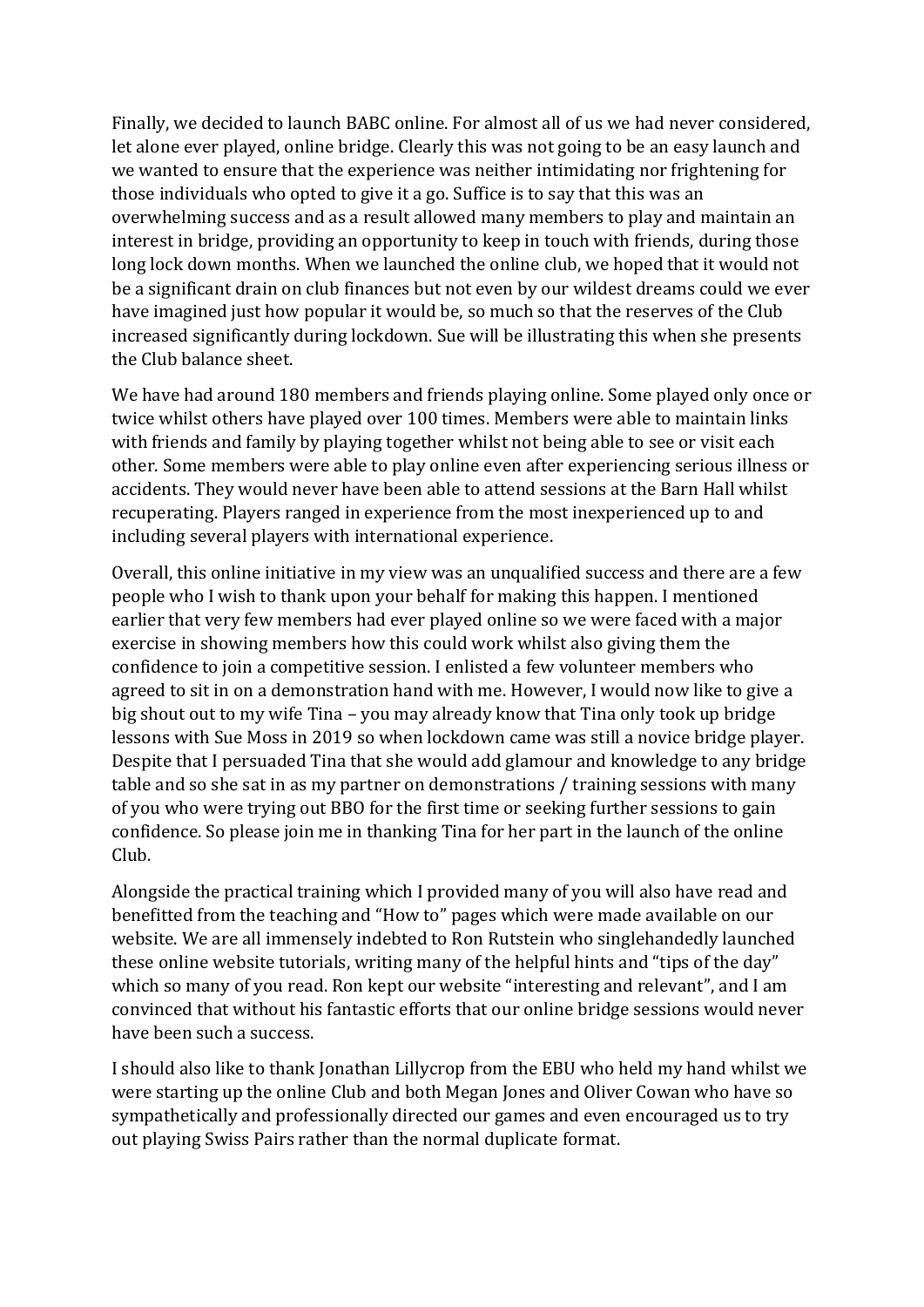Finally, I should like to thank all those of you who joined in the sessions on a Monday or Thursday afternoon. Having so many of you logging on to play made all our work worthwhile.

Before I finish talking about the online sessions there is one additional thing that I wish to mention about the last eighteen months of online play and that is to highlight how generous everyone has been supporting our charitable events. The accounts for 2020/21 will show that we raised an amazing amount of £4,707 towards charitable causes. Amazingly, contributions came not just from those playing online but also from members who whilst not able to join our games still wished to support these worthy causes. Record donations from BABC were collected towards the annual Children-in-Need and Dorin Salver fund raising SIMs competitions, we raised funds for RNLI and then a further £1,950 was raised towards supporting the Barn Hall which is a venue that we all appreciate, and which was without receipt of any rental income for such a long period. Thank you one and all.

In September 2021 following a survey of members gauging their appetite for a return to face-to-face sessions the committee agreed that we should restart once a week at the Barn Hall. Whilst weekly table numbers are significantly below pre-pandemic numbers the number of individuals who have already attended at least once has exceeded our expectations. A sub-group from our committee, led by Marilyn Clarke, produced a very comprehensive risk assessment which was published on our website. I should like to thank them for their thoroughness in considering all aspects associated with the return.

We are once again indebted to those individuals who ensure that our club runs so smoothly. I have already mentioned Ron Rutstein for keeping the website clear, updated and relevant. To our directors, scorers and card duplimators I wish to express our gratitude for your time and contributions. Without you our sessions would not be so enjoyable and smoothly run. I must also thank our committee who have supported me throughout these last two years and in particular Kate Castree for everything that she has performed in her role as secretary and Sue McDonald who has kept an eagle and careful eye over our finances. They have all helped ensure that your Club could move forward from the anniversary celebrations and look positively towards the next fifty years.

Within any Club there are always certain individuals who take on more than their fair share of the workload and all members will appreciate this thanklessness in giving up so much of their time. We have been extremely fortunate to have benefitted from one such individual for so many years but now is the time for her to take a step back and have a well-deserved break from responsibilities and concentrate just on playing bridge. Sandra Cape, who is stepping down from our committee at this AGM, has led the teams of scorers and directors ensuring that every single session has been resourced. She has also established a wonderful group of members who share the responsibility for dealing the boards for us. Thanks to Sandra's keen eye for a bargain, we now have a second almost new duplimate machine which means that we should be very well placed should either break down at any time. She has assured me that this machine, which was imported from Wuhan after the 2019 world championships, was not responsible for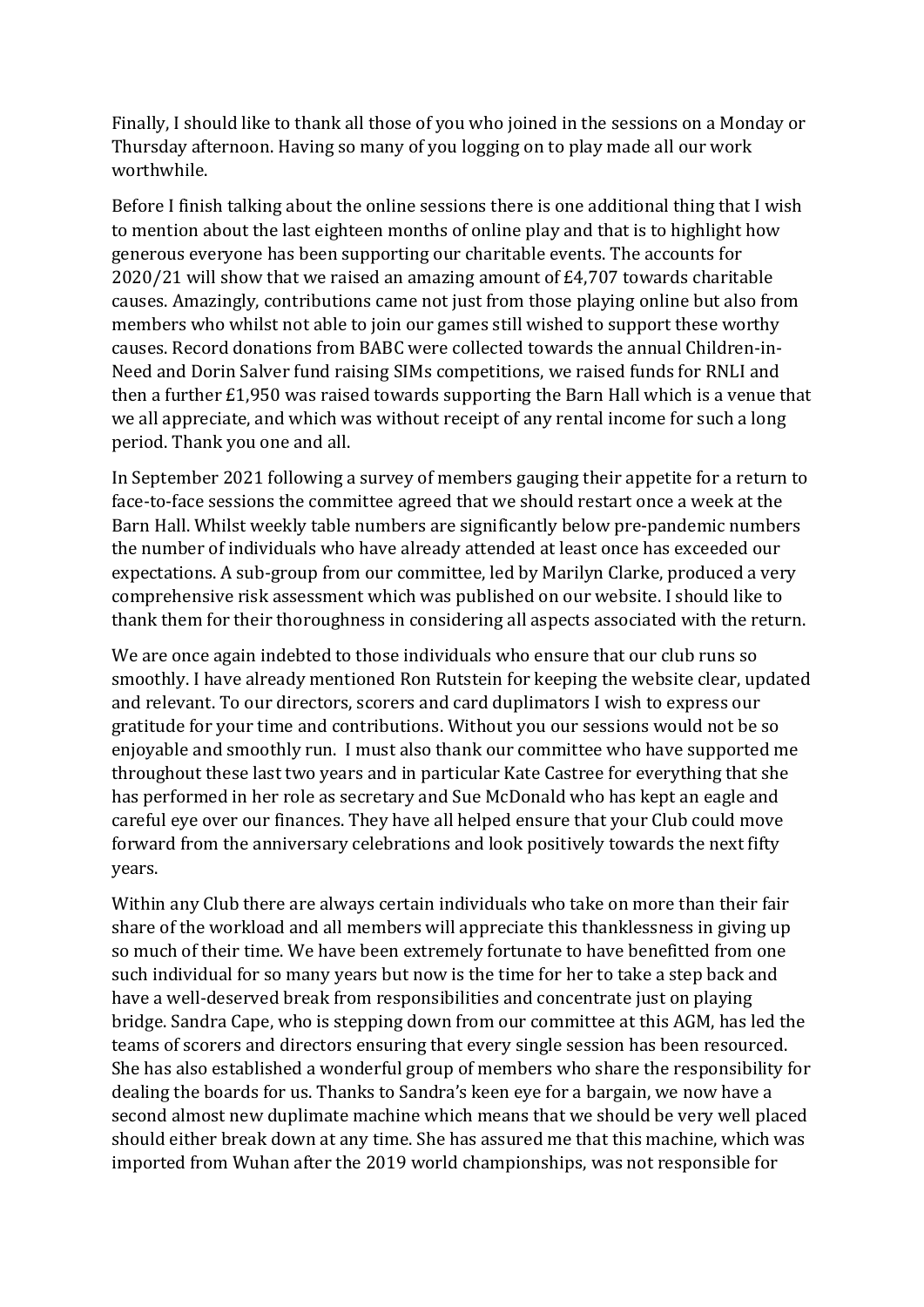importing anything else into our country from that locality. Sandra has also taken responsibility for making sure that all our computerised equipment including the bridgemates is kept updated and in full working order, keeping them clean and replenished with fresh batteries when needed.

Sandra, we owe you a very big vote of thanks from all the membership and do please also pass on our thanks to David who has frequently helped you when problems have arisen or when new equipment has had to be set up. I know that you have said that you will always be there to provide advice and guidance when we might be in need, but I personally hope that you can relax and enjoy an extended period of just playing bridge and not having to worry about everything else.

Sandra's parting gift to us, for which we are also most grateful, has been to suggest that we should split out club responsibilities more widely and I am grateful to both Marilyn Clarke who has taken on the co-ordination of the scorers and directors and to Alice Harper who will be leading the teams of duplimators. Thank you both.

I also wish to take this opportunity to thank Kath Green who is also stepping down from our committee at the AGM. Kath is always one of the first to arrive at the hall and irrespective of whether she was duty officer that day would help set the tables up ready for the session. Kath is planning to travel extensively over the next twelve months now that the skies have reopened allowing her to visit family once again.

A plea now from me -we need and are seeking help from within the membership for two roles, which each might easily be performed jointly with another member. Firstly we need someone to take over the maintenance of our computerised equipment and secondly someone to provide some help and backup for Ron in looking after the website. If anyone is at all interested in helping either by yourself or together with someone else, and there would be no requirement to also become a committee member, then do please get in touch with me. If we can share the workload around then the longterm future of the club will be secure.

I want to look forward now and not back. I believe that despite everything that has been thrown at us over the last two years that we are still a strong and happy club. As your chairman my mandate was to maintain the ethos of the club as "*a club which continues to be somewhere people want to come because they can have a good game of bridge, played according to EBU rules in a friendly, non-threatening atmosphere*." I should like to think that jointly with the fantastic support given to me from your committee that we have succeeded.

A quick plug for next year – we shall once again be holding an Andrew Robson Masterclass with the date set for Thursday 3<sup>rd</sup> March 2022. Full details of ticket prices and the charity to which all profits will be donated will be announced soon.

More dates for your diary. On  $6<sup>th</sup>$  (online) and  $9<sup>th</sup>$  December (face-to-face) we will be entering the Dorin Salver SIMs competition. Normal entry fee will apply plus a suggested minimum donation of £3 per session to the charity which once again will be the Queen Elizabeth Foundation.